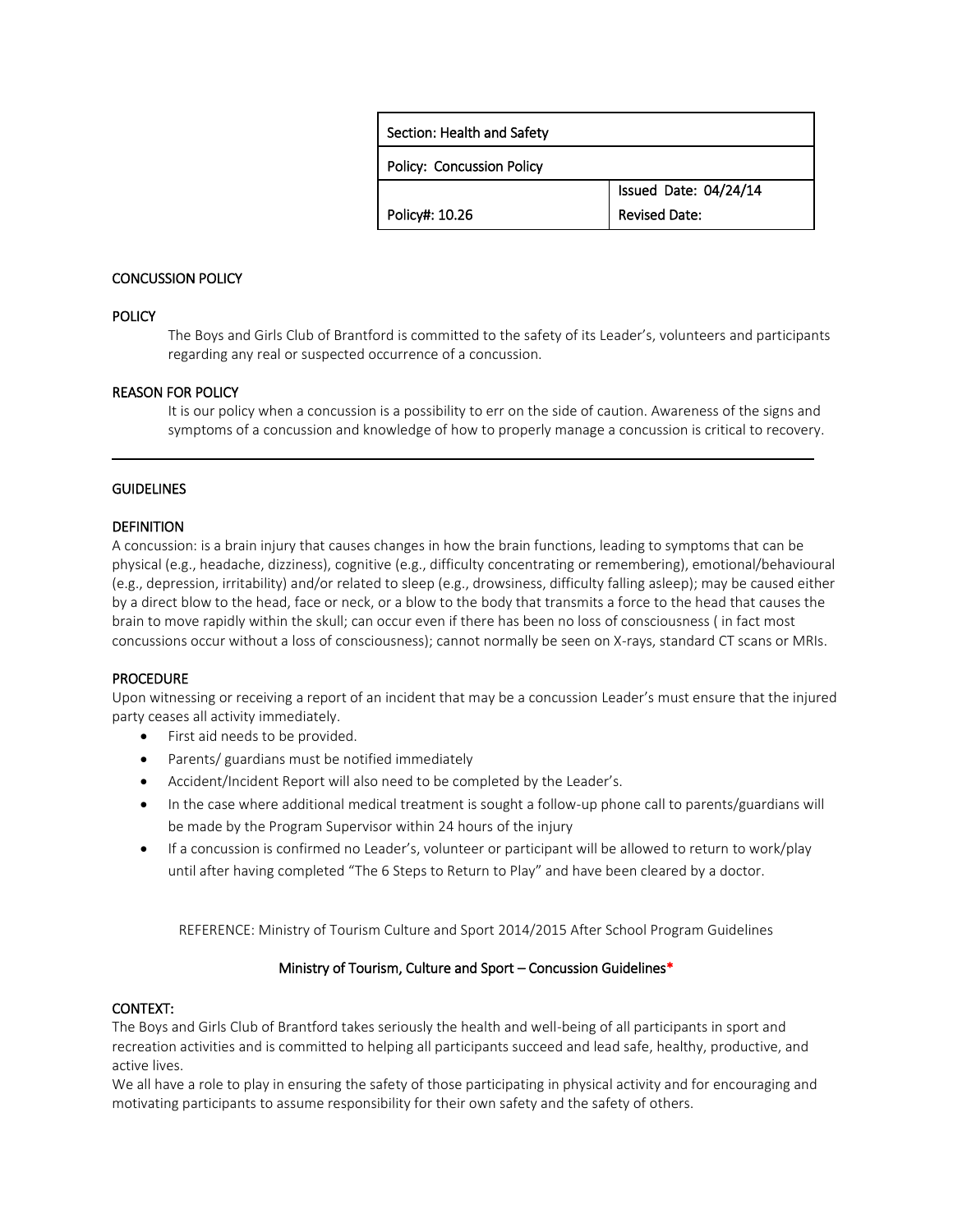Recent research has made it clear that a concussion can have a significant impact on an individual's health and wellbeing. In fact, research shows that activities that require concentration can actually cause concussion symptoms to reappear or worsen. If a concussion is not identified and properly managed, it can result in permanent brain damage and, in rare occasions, even death.

Research also suggests that an individual who suffers a second concussion before he/she is symptom-free from the first concussion is susceptible to Second Impact Syndrome – a rare condition that causes rapid and severe brain swelling and often catastrophic results.

Awareness of the signs and symptoms of concussion and knowledge of how to properly manage a concussion is critical to recovery and helping to ensure the individual is not returning to physical activities too soon, risking further complications.

A concussion is a clinical diagnosis made by a medical doctor. It is critical that someone with a suspected concussion be examined by a medical doctor or nurse practitioner.

The Ministries of Education, Health and Long-Term Care and Tourism, Culture and Sport are working together to increase awareness, inside and outside of the school setting, on head injury prevention and concussion identification and management.

# DEFINITION:

### A concussion:

- is a brain injury that causes changes in how the brain functions, leading to symptoms that can be physical (e.g., headache, dizziness), cognitive (e.g., difficulty concentrating or remembering), emotional/behavioural (e.g., depression, irritability) and/or related to sleep (e.g., drowsiness, difficulty falling asleep);
- may be caused either by a direct blow to the head, face or neck, or a blow to the body that transmits a force to the head that causes the brain to move rapidly within the skull;
- can occur even if there has been no loss of consciousness (in fact most concussions occur without a loss of consciousness); and,
- cannot normally be seen on X-rays, standard CT scans or MRIs.

# These Informational Guidelines have been prepared for general informational purposes only. They are not intended to and do not constitute any medical advice and do not contain any medical diagnoses, symptom assessments or medical opinions.

| <b>COMMON SIGNS AND SYMPTOMS OF CONCUSSION:</b>            |                                                      |
|------------------------------------------------------------|------------------------------------------------------|
| Following a blow to the head, face or neck, or a blow to   | Possible Symptoms Reported                           |
| the body that transmits a force to the head, a concussion  | A symptom is something the student will feel/report. |
| should be suspected in the presence of any one or more     |                                                      |
| of the following signs or symptoms: <b>Possible Signs</b>  |                                                      |
| Observed                                                   |                                                      |
| A sign is something that will be observed by another       |                                                      |
| person (e.g., parent/guardian, teacher, coach, supervisor, |                                                      |
| peer).                                                     |                                                      |
| Physical                                                   | Physical                                             |
| vomiting                                                   | headache                                             |
| slurred speech                                             | pressure in head                                     |
| slowed reaction time                                       | neck pain                                            |
| poor coordination or balance                               | feeling off/not right                                |
| blank stare/glassy-eyed/dazed or vacant look               | ringing in the ears                                  |
| decreased playing ability                                  | seeing double or blurry/loss of vision               |
| loss of consciousness or lack of responsiveness            | seeing stars, flashing lights<br>٠                   |
| lying motionless on the ground or slow to get up           | pain at physical site of injury<br>٠                 |
| amnesia                                                    | nausea/stomach ache/pain<br>٠                        |
|                                                            |                                                      |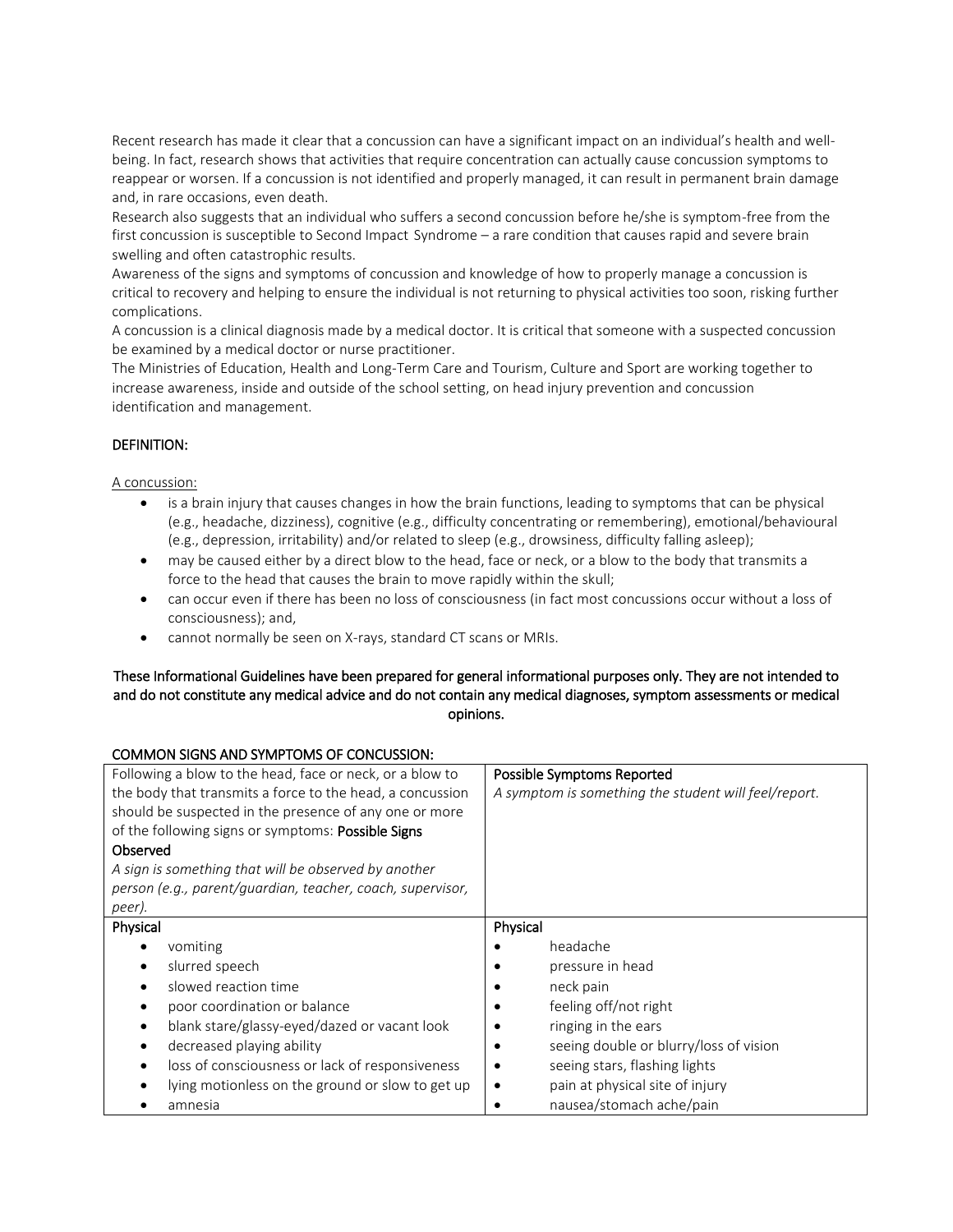| seizure or convulsion<br>grabbing or clutching of head                                        | balance problems or dizziness<br>fatigue or feeling tired<br>sensitivity to light or noise |
|-----------------------------------------------------------------------------------------------|--------------------------------------------------------------------------------------------|
| Cognitive                                                                                     | Cognitive                                                                                  |
| difficulty concentrating                                                                      | difficulty concentrating or remembering                                                    |
| easily distracted                                                                             | slowed down, fatigue or low energy                                                         |
| general confusion                                                                             | dazed or in a fog                                                                          |
| cannot remember things that happened before                                                   |                                                                                            |
| and after the injury                                                                          |                                                                                            |
| does not know time, date, place, class, type of<br>activity in which he/she was participating |                                                                                            |
| slowed reaction time (e.g., answering questions                                               |                                                                                            |
| or following directions)                                                                      |                                                                                            |
| Emotional/Behavioural                                                                         | Emotional/Behavioural                                                                      |
| strange or inappropriate emotions (e.g.,                                                      | irritable, sad, more emotional than usual                                                  |
| laughing,<br>crying, getting angry easily)                                                    | nervous, anxious, depressed                                                                |
|                                                                                               |                                                                                            |
| Sleep Disturbance                                                                             | Sleep Disturbance                                                                          |
| drowsiness                                                                                    | drowsy                                                                                     |
| insomnia                                                                                      | sleeping more/less than usual                                                              |
|                                                                                               | difficulty falling asleep                                                                  |

# Additional Information:

- Signs/symptoms can appear right after the injury, or may appear within hours or days of the injury.
- The signs/symptoms may be different for everyone.
- An individual may be reluctant to report symptoms because of a fear that they will be removed from the activity, or their status on a team or in a game could be jeopardized.
- It may be difficult for younger children (under the age of 10) and those with special needs or where English/French is not their first language to communicate how they are feeling.
- Signs for younger children (under the age of 10) may not be as obvious as in older children/adults.

# INITIAL RESPONSE – Removal from Physical Activity:

An individual responsible for those who are participating in organized physical activity who believes that, following a blow to the head, face or neck, or a blow to the body that transmits a force to the head, a participant in the activity may have suffered a concussion needs to take immediate action. *(see Appendix A for INITIAL RESPONSE – Removal from Physical Activity Flow Chart)*

For a participant who is:

# Unconscious

- Initiate emergency action plan and call 911.
- If applicable, contact the child/youth's parent/guardian to inform them of the injury and that their child is being transported to the hospital.
- Stay with the individual until Emergency Medical Services arrives.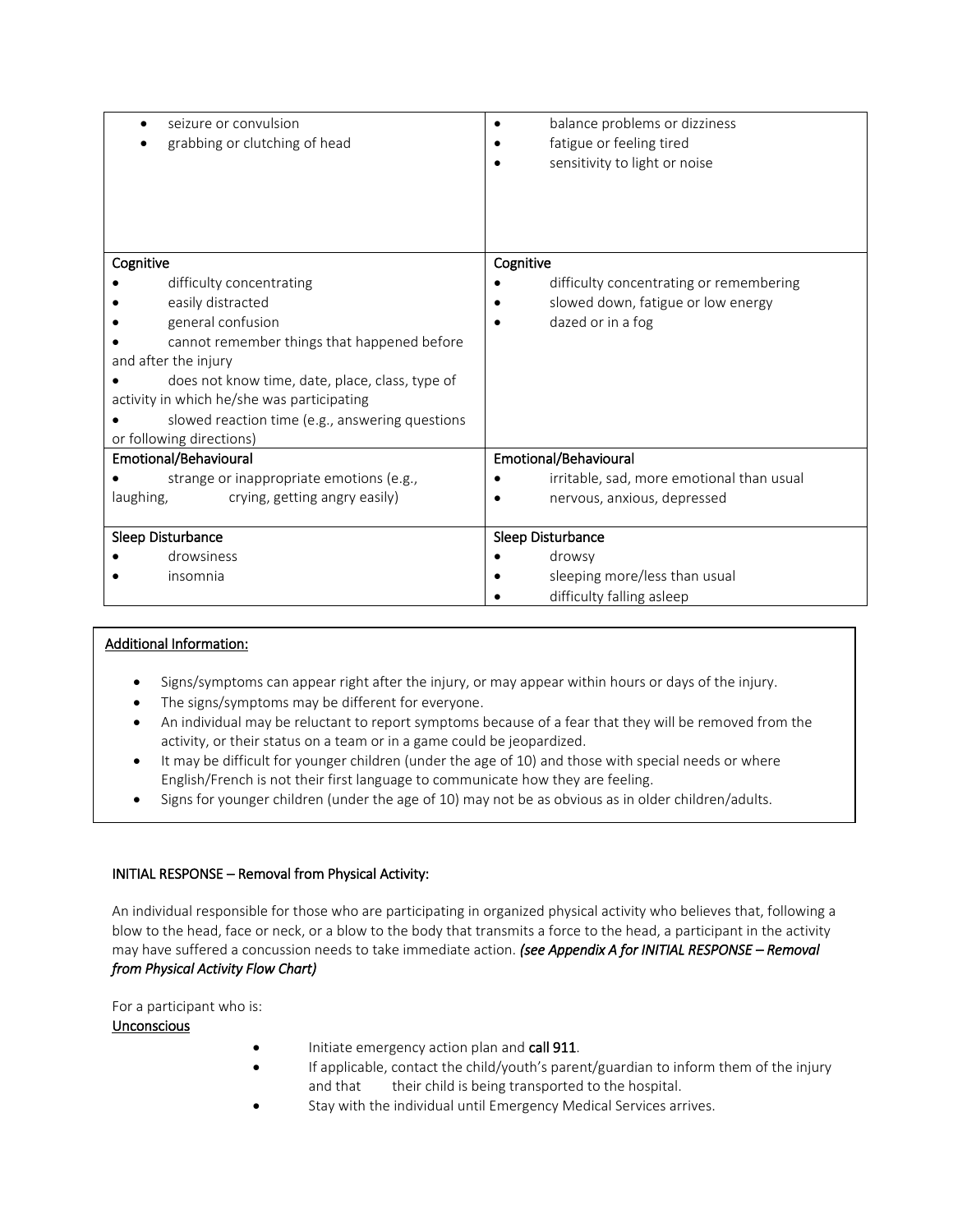Monitor and document any physical, emotional and/or cognitive changes.

# *For someone Who is Unconscious:*

- $\triangleright$  Assume there is also a possible head and/or neck injury and, only if trained, immobilize the individual before ambulance transportation to hospital. Do not remove athletic equipment (e.g. helmet) unless there is difficulty breathing.
- $\triangleright$  If applicable, ensure the child/youth's parent/guardian is aware that he/she must inform the coach, administrator and/or supervisor of the child/youth's condition (i.e., concussed or not concussed) prior to the child/youth returning to physical activity.
- $\triangleright$  Even if consciousness is regained, he/she needs to be examined by a medical doctor or nurse practitioner. (*see steps below for someone who is conscious)*

### Conscious

- Remove the participant from the activity immediately.
- If signs are observed or symptoms are reported, a concussion should be suspected. If a concussion is not suspected (i.e., signs are not observed and symptoms are not reported), the participant may resume physical activity; however, if applicable, a parent/guardian should be contacted and informed of the incident.\*
- If applicable, contact the parent/guardian and inform them of the injury and the need to be examined by a medical doctor or nurse practitioner.
- Stay with the injured participant until a parent/guardian or emergency contact arrives.
- Monitor and document any physical, emotional and/or cognitive changes.

# \* Remember: signs and symptoms of concussion may appear within hours or days of the injury.

#### For a Participant who is Conscious: If in doubt, sit them out.

- Do not administer medication (unless conditions require it  $-e.g.,$  insulin for diabetics).
- If applicable, ensure a parent/guardian is aware that he/she must inform the coach, administer and/or supervisor of the participant's condition (i.e., concussed or not concussed) prior to their return to physical activity.

#### Note – Responsibility of Coach, Administrator and/or Supervisor

If a participant has been identified as having a suspected concussion, it is the responsibility of coach, administrator and/or supervisor of that activity to notify all affected parties including the participant, a parent/guardian (when appropriate) as well as other coaches, administrators and/or supervisors of the suspected concussion. At this point the individual should not participate in any physical activity until he/she has visited a medical doctor or nurse practitioner.

# Note – Children/Youth Under the Age of 18

If the participant identified as having a suspected concussion is under the age of 18 and currently attending a publicly funded elementary/high school in Ontario then that student's parent/guardian should contact their school principal. The school principal will then inform all school Leader's (e.g., classroom teachers, physical education teachers, intramural supervisor, coaches, and volunteers) who work with the child/youth that the child/youth should not participate in any learning or physical activities until the parent/guardian reports back to the school principal.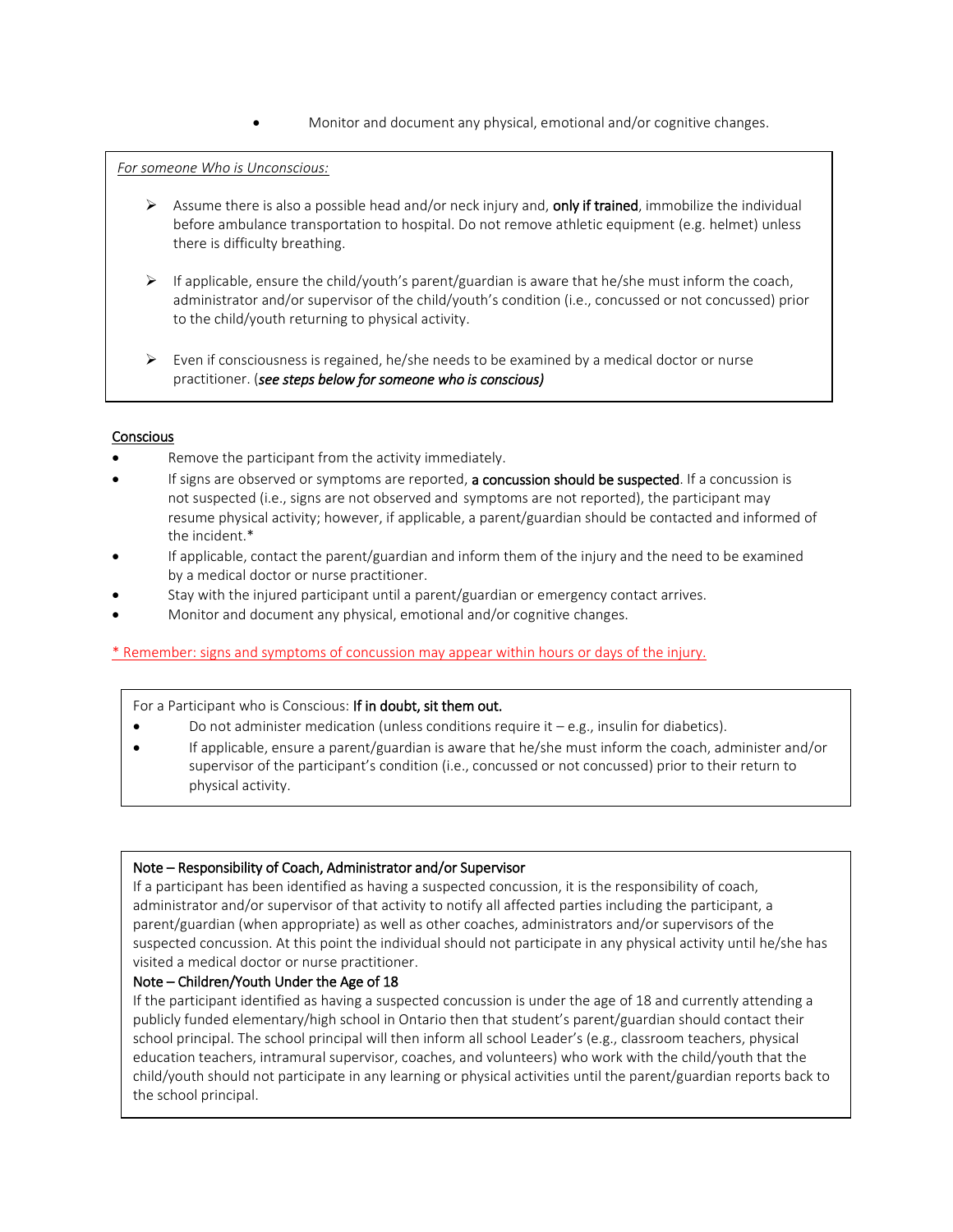# MEDICAL EXAMINATION:

Following examination by a medical doctor or nurse practitioner and prior to the individual returning to physical activity, the coach, administrator and/or supervisor must be informed of the results.

- **If No Concussion is Diagnosed:** the participant may return to physical activities.  *or*
- If a **Concussion** is **Diagnosed:** the medically supervised gradual Return to Physical Activity (R2P) plan is put in place *(see Appendix B for Return to Physical Activity Flow Chart)*

# Note – Parent/Guardian Responsibilities for Children/Youth Under the Age of 18

If the participant identified as having a concussion is under the age of 18 and currently attending a publicly funded elementary/high school in Ontario, it is the responsibility of that individual's parent/guardian to notify his/her school principal.

# RETURN TO PHYSICAL ACTIVITY (R2P) (following a diagnosed concussion):

A participant with a diagnosed concussion follows a medically supervised and individualized gradual Return to Physical Activity (R2P) plan.

It is critical to recovery that the individualized R2P plan be developed through a collaborative team approach. This team should include:

- the concussed individual
- her/his parents/guardians (if applicable)
- his/her coach, administrator and/supervisor
- school Leader's, including teachers, coaches etc. (if applicable)
- a medical doctor or nurse practitioner

Ongoing communication and monitoring by all members of the team will be essential to successful recovery.

# Note – Children/Youth Under the Age of 18

If the concussed participant is under the age of 18 and currently attending a publicly funded elementary/high school in Ontario then that student's parent/guardian should contact their child's school principal.

# R2P – Step 1

The first step in the medically supervised gradual R2P plan is for the individual to have:

 limit cognitive activities which provoke symptoms *(e.g., activities requiring mental concentration such as reading, television, video games, texting)* and physical *(e.g., activities requiring physical exertion)* rest until her/his symptoms begin to show improvement (minimum of 24 hours). This is determined by the medical doctor or nurse practitioner in consultation with the concussed individual and parent/guardian (if applicable)*.* 

Additional Information:

- The most important treatment for concussion is rest (i.e., cognitive and physical).
- A child/youth does not attend school during R2P Step 1.

# Note

In order to proceed to R2P-Step 2, the concussed individual or parent/guardian (if applicable) must report back to his/her coach, administrator and/or supervisor that he/she is symptom free.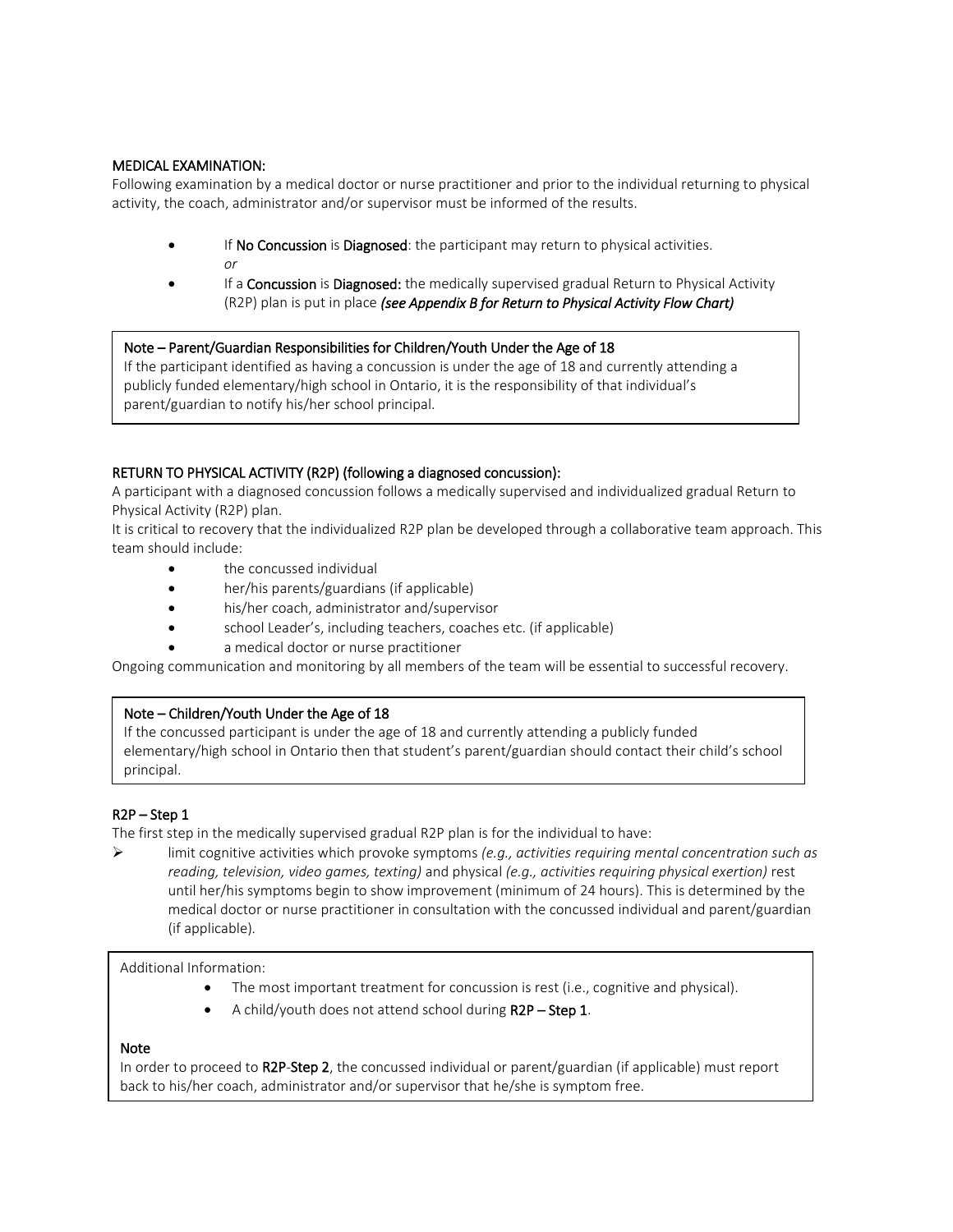# R2P – Step 2

Activity: Individual light aerobic exercise only (e.g., walking or stationary cycling).

Restrictions: No resistance/weight training. No competition (including practices, scrimmages). No participation with equipment or with other participants. No drills. No body contact.

#### **Note**

In order to proceed to R2P – Step 3, the concussed individual or parent/guardian (if applicable) must report back to his/her coach, administrator and/or supervisor that he/she is symptom free.

# R2P – Step 3

Activity: Individual sport specific exercise only (e.g. running, skating, shooting).

Restrictions: No resistance/weight training. No competition (including practices, scrimmages). No body contact, no head impact activities (e.g., heading a ball in soccer), or other jarring motions (e.g., high speed stops, hitting a baseball with a bat).

# R2P – Step 4

Activity: Activities where there is no body contact (e.g., dance, badminton, volleyball). Light resistance/weight training. Non-contact practice and non-contact sport specific drills (e.g., ball drills, shooting drills). Restrictions: No activities that involve body contact, head impact (e.g., heading the ball in soccer) or other jarring motions (e.g., high speed stops, hitting a baseball with a bat).

#### Note

Medical Clearance: In order for a concussed individual to move from R2P Step 4 to R2P Step 5 he/she must provide written documentation from a medical doctor or nurse practitioner to his/her coach, administrator and/or Supervisor. The documentation must indicate that the individual is symptom-free and able to return to full participation in physical activity before he/she can proceed to R2P – Step 5.

# R2P – Step 5

Activity: Full participation in regular physical activities in non-contact sports. Full training/practices for contact sports.

Restrictions: No competition (e.g., games, meets, events) that involve body contact.

#### R2P – Step 6 (Contact Sports only)

Activity: Full participation in all physical activities, including contact sports. Restrictions: None.

*Additional Information:* 

- Physical activities can cause concussion symptoms to reappear.
- Steps are not days each step must take a minimum of 24 hours and the length of time needed to complete each step will vary based on the severity of the concussion.
- and/or nurse practitioner. The concussed individual should be regularly monitored regularly for the return of any signs and/or symptoms of concussion. If signs and/or symptoms return, consult with the medical doctor

ֺ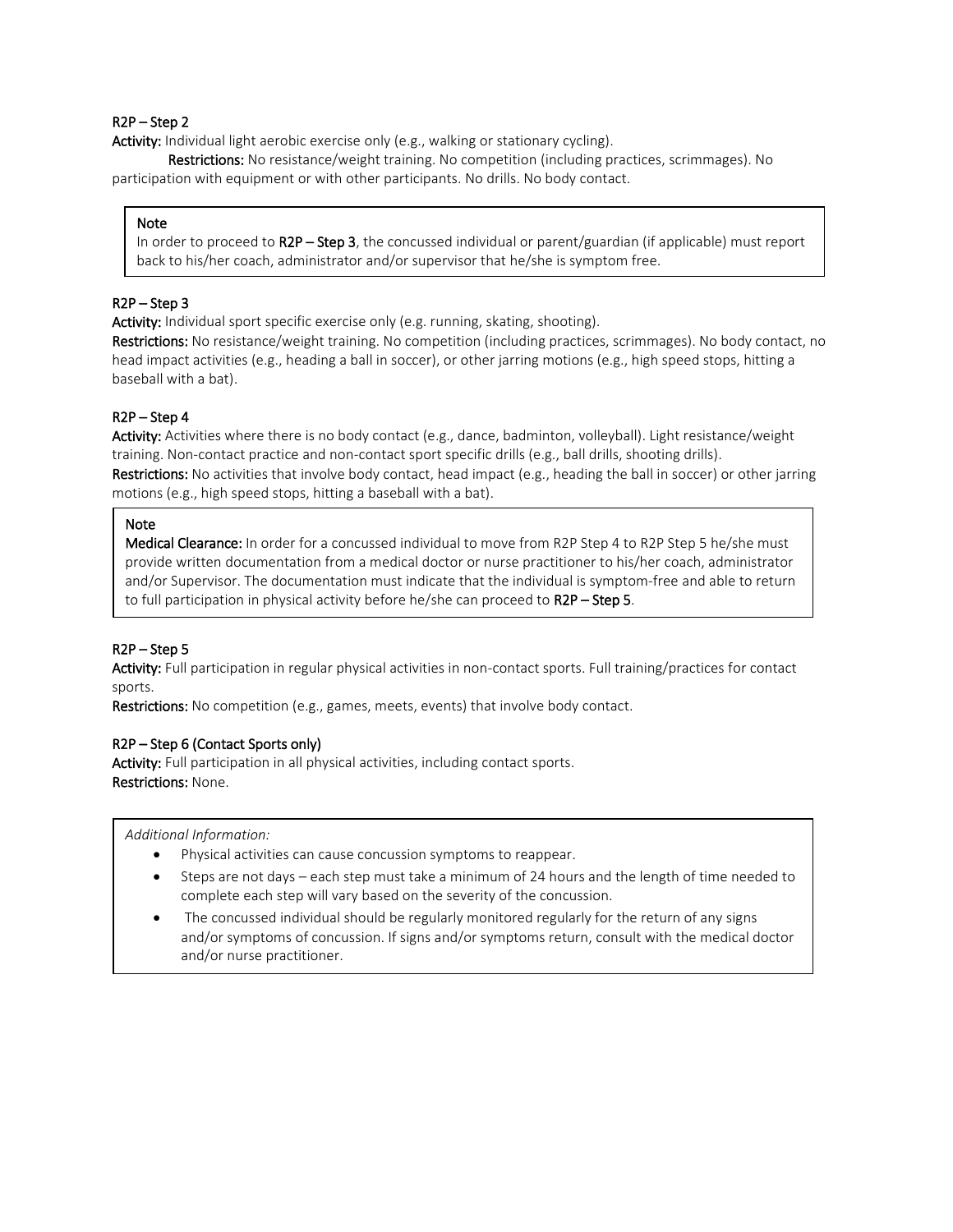

applicable)

#### Appendix A: INTIAL RESPONSE – Removal from Physical Activity